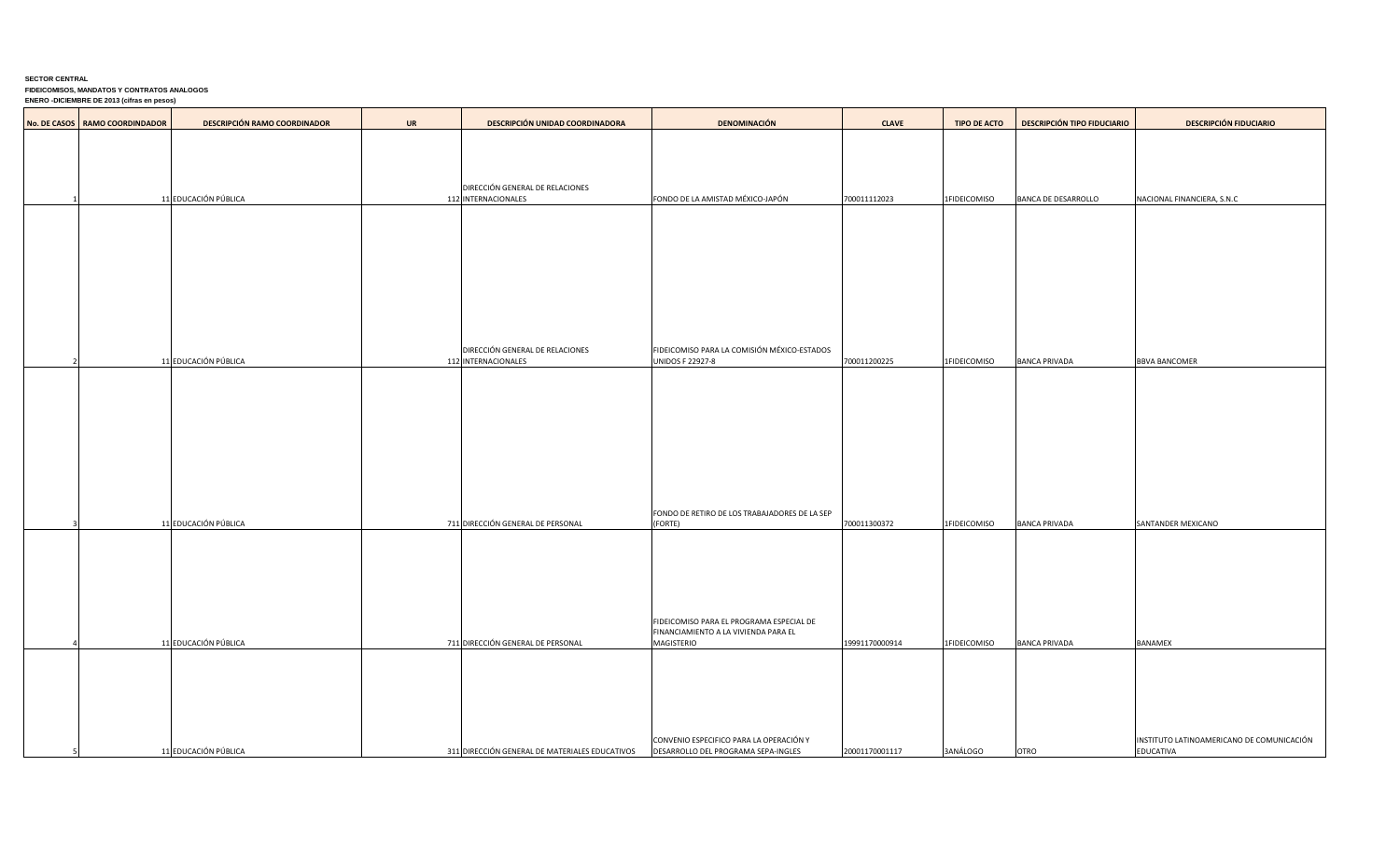|                      |                                        | DIRECCIÓN GENERAL DE DESARROLLO DE LA GESTIÓN FIDEICOMISO14780-8 FONDO NACIONAL PARA |              |                                        |  |
|----------------------|----------------------------------------|--------------------------------------------------------------------------------------|--------------|----------------------------------------|--|
| 11 EDUCACIÓN PÚBLICA | 310 E INNOVACIÓN EDUCATIVA             | <b>ESCUELAS DE CALIDAD</b><br>20011130001221                                         | 1FIDEICOMISO | <b>BANCA PRIVADA</b><br><b>BANAMEX</b> |  |
|                      |                                        |                                                                                      |              |                                        |  |
|                      |                                        |                                                                                      |              |                                        |  |
|                      |                                        |                                                                                      |              |                                        |  |
|                      |                                        | BACHILLERATO GENERAL EN SUS MODALIDADES NO                                           |              |                                        |  |
| 11 EDUCACIÓN PÚBLICA | 616 DIRECCIÓN GENERAL DEL BACHILLERATO | <b>ESCOLARIZADA Y MIXTA.</b><br>20021151001232                                       | 1FIDEICOMISO | <b>BANCA PRIVADA</b><br>AFIRME         |  |
|                      |                                        |                                                                                      |              |                                        |  |
|                      |                                        |                                                                                      |              |                                        |  |
|                      |                                        |                                                                                      |              |                                        |  |
|                      |                                        |                                                                                      |              |                                        |  |
|                      |                                        |                                                                                      |              |                                        |  |
|                      |                                        |                                                                                      |              |                                        |  |
|                      |                                        |                                                                                      |              |                                        |  |
|                      |                                        |                                                                                      |              |                                        |  |
|                      |                                        |                                                                                      |              |                                        |  |
|                      |                                        |                                                                                      |              |                                        |  |
|                      |                                        |                                                                                      |              |                                        |  |
|                      |                                        |                                                                                      |              |                                        |  |
|                      |                                        | FONDO DE APOYO AL PROGRAMA INTERSECTORIAL DE                                         |              |                                        |  |
| 11 EDUCACIÓN PÚBLICA | 700 OFICIALÍA MAYOR                    | EDUCACIÓN SALUDABLE<br>20041170001377                                                | 1FIDEICOMISO | <b>BANCA PRIVADA</b><br><b>BANAMEX</b> |  |
|                      |                                        |                                                                                      |              |                                        |  |
|                      |                                        |                                                                                      |              |                                        |  |
|                      |                                        |                                                                                      |              |                                        |  |
|                      |                                        |                                                                                      |              |                                        |  |
|                      |                                        |                                                                                      |              |                                        |  |
|                      |                                        |                                                                                      |              |                                        |  |
|                      |                                        |                                                                                      |              |                                        |  |
|                      |                                        | MANDATO PARA EL FONDO DE APOYO AL PROYECTO                                           |              |                                        |  |
| 11 EDUCACIÓN PÚBLICA | 711 DIRECCIÓN GENERAL DE PERSONAL      | EN EL DISTRITO FEDERAL<br>20101171101533                                             | 2MANDATO     | <b>BANCA PRIVADA</b><br><b>BANAMEX</b> |  |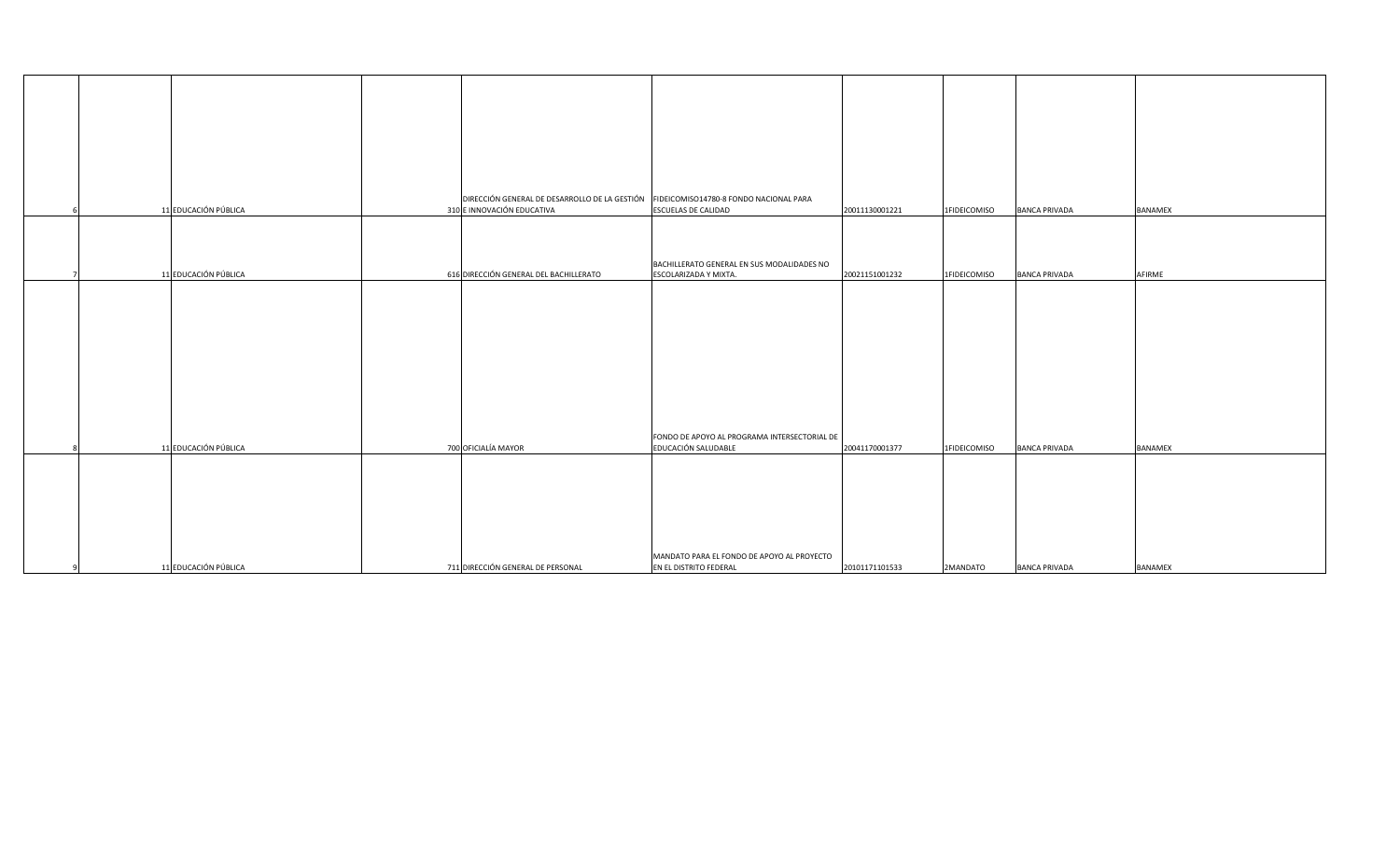| <b>ÁMBITO</b>        | <b>DESCRIPCIÓN GRUPO</b>                                   | <b>FIDEICOMITENTE</b>                                                                | <b>OBJETO O FIN</b>                                                                                                                                                                                                                                                  |                                | APORTACIÓN INICIAL   FECHA APORTACIÓN INICIAL | <b>SALDO FINAL EJERCICIO ANTERIOR</b> | <b>INGRESOS</b>        | <b>RENDIMIENTOS</b>             | <b>EGRESOS</b> | <b>DESTINO</b>                                                                                                                                                                                                                                                                                                                                                                                                                                                                                                                                                                          |
|----------------------|------------------------------------------------------------|--------------------------------------------------------------------------------------|----------------------------------------------------------------------------------------------------------------------------------------------------------------------------------------------------------------------------------------------------------------------|--------------------------------|-----------------------------------------------|---------------------------------------|------------------------|---------------------------------|----------------|-----------------------------------------------------------------------------------------------------------------------------------------------------------------------------------------------------------------------------------------------------------------------------------------------------------------------------------------------------------------------------------------------------------------------------------------------------------------------------------------------------------------------------------------------------------------------------------------|
| 1FEDERAL             | <b>SUBSIDIOS Y APOYOS</b>                                  | HACIENDA Y CRÉDITO PÚBLICO COMO FIDEICOMITENTE<br>ÚNICO DE LA APC                    | APOYAR PARCIALMENTE LOS PROYECTOS DE<br>CARÁCTER EDUCATIVO, CULTURAL Y ACADÉMICO, QUE<br>AYUDEN A ESTRECHAR LOS LAZOS DE AMISTAD ENTRE<br>LOS DOS PAÍSES, ASÍ COMO INCREMENTAR EL<br>CONOCIMIENTO MUTUO.                                                             | 23,610,000.00                  | 02/02/1982                                    | 5,954,774.66                          | 26,831.81              | 189,104.17                      |                | APOYAR, PARCIALMENTE, LOS PROYECTOS DE<br>CARÁCTER EDUCATIVO, CULTURAL Y ACADÉMICO QUE<br>AYUDEN A ESTRECHAR LOS LAZOS DE AMISTAD, ASÍ<br>COMO A INCREMENTAR EL CONOCIMIENTO MUTUO<br>384,822.47 (MÉXICO-JAPÓN).                                                                                                                                                                                                                                                                                                                                                                        |
|                      |                                                            | HACIENDA Y CRÉDITO PÚBLICO COMO FIDEICOMITENTE                                       | PROMOVER Y FOMENTAR TODO TIPO DE ACTIVIDADES<br>CIENTÍFICAS, ARTÍSTICAS, EDUCATIVAS,<br>TECNOLÓGICAS, CÍVICAS, DEPORTIVAS Y CULTURALES<br>SOBRE TODO APOYAR Y PROMOVER INTERCAMBIOS Y<br>CONVENIOS DE COLABORACIÓN A NIVEL<br>INTERNACIONAL EN LOS CAMPOS ARTÍSTICO, |                                |                                               |                                       |                        |                                 |                | OTORGAMIENTO DE BECAS Y GASTOS DE                                                                                                                                                                                                                                                                                                                                                                                                                                                                                                                                                       |
| 1FEDERAL             | <b>SUBSIDIOS Y APOYOS</b>                                  | ÚNICO DE LA APC<br>HACIENDA Y CRÉDITO PÚBLICO COMO FIDEICOMITENTE                    | ECOLÓGICO Y CULTURAL.<br>FUE CREADO COMO UNA PRESTACION MAS PARA EL<br>TRABAJADOR, Y SE INSTITUYO CON EL PROPOSITO DE<br>MEJORAR LAS CONDICIONES DE VIDA DE LOS<br>TRABAJADORES UNA VEZ QUE SE HAYAN RETIRADO<br>DEL SERVICIO ACTIVO POR JUBILACION O RENUNCIA, O    | 0.01                           | 03/03/1992                                    | 3,071,440.63                          | 6,760,686.16           | 61,947.76                       |                | 6,284,698.58 ADMINISTRACIÓN DE BECAS<br>LIQUIDAR A LOS TRABAJADORES DEL SECTOR<br>INSCRITOS AL FORTE EL MONTO QUE LES<br>CORRESPONDE UNA VEZ QUE SE HAYAN RETIRADO DEL<br>SERVICIO ACTIVO POR JUBILACIÓN, RENUNCIA O                                                                                                                                                                                                                                                                                                                                                                    |
| 1FEDERAL<br>1FEDERAL | <b>PRESTACIONES LABORALES</b><br><b>SUBSIDIOS Y APOYOS</b> | ÚNICO DE LA APC<br>HACIENDA Y CRÉDITO PÚBLICO COMO FIDEICOMITENTE<br>ÚNICO DE LA APC | COMO SEGURO DE VIDA EN CASO DE DEFUNCION.<br>CREACIÓN DE UN FONDO GLOBALIZADOR DE<br>FINANCIAMIENTO PARA LA VIVIENDA DEL MAGISTERIO                                                                                                                                  | 34,000,000.00<br>72,000,000.00 | 14/12/1990<br>15/11/1994                      | 13,926,859,979.74<br>817,834,749.96   | 633,297,661.50<br>0.00 | 230,802,324.86<br>33,595,181.45 |                | 279,651,802.40 COMO SEGURO DE VIDA EN CASO DE DEFUNCIÓN<br>DE ENERO A DICIEMBRE DE 2013 SE HAN DESTINADO<br>RECURSOS PARA: - COMISIONES AL FIDUCIARIO POR<br>\$927,518.00 - HONORARIOS A DESPACHO DE<br>AUDITORES EXTERNOS POR \$66,636.00 - IVA DE<br>COMISIONES AL FIDUCIARIO Y DE HONORARIOS A<br>AUDITORES EXTERNOS POR \$159,064.64 -DISPERSIÓN<br>DE RECURSOS, EN TÉRMINOS DE LOS NUMERALES<br>13,14 Y 16 DE LAS REGLAS DE OPERACIÓN, A LOS<br>ESTADOS DE: BAJA CALIFORNIA \$1,549,929.84;<br>NAYARIT \$627,943.00 Y SONORA \$2,961,195.89. TOTAL<br>6,292,287.37 \$5,139,068.73. |
| 1FEDERAL             | <b>APOYOS FINANCIEROS</b>                                  | DIRECCIÓN GENERAL DE MATERIALES EDUCATIVOS                                           | OFRECER A LA POBLACIÓN EN GENERAL LOS<br>BENEFICIOS DE LA ENSEÑANZA DE LA LENGUA INGLESA                                                                                                                                                                             | 2,490,598.31                   | 29/11/2000                                    | 0.00                                  | 1,453,310.63           | 4,560.17                        |                | ADMINISTRACIÓN DEL PROGRAMA (NÓMINA,<br>SERVICIOS BÁSICOS, GASTOS ADMINISTRATIVOS),<br>OPERACIÓN DEL PROGRAMA (DIFUSIÓN DEL<br>PROGRAMA, INSCRIPCIONES, PROCESO DE<br>EVALUACIÓN, ASESORES Y EXAMINADORES ORALES<br>(SELECCIÓN, CAPACITACIÓN Y ACTUALIZACIÓN),<br>PROYECTOS ESPECIALES (MODELO DE TELEASESORIA<br>3,879,798.59 PARA DOCENTES)                                                                                                                                                                                                                                           |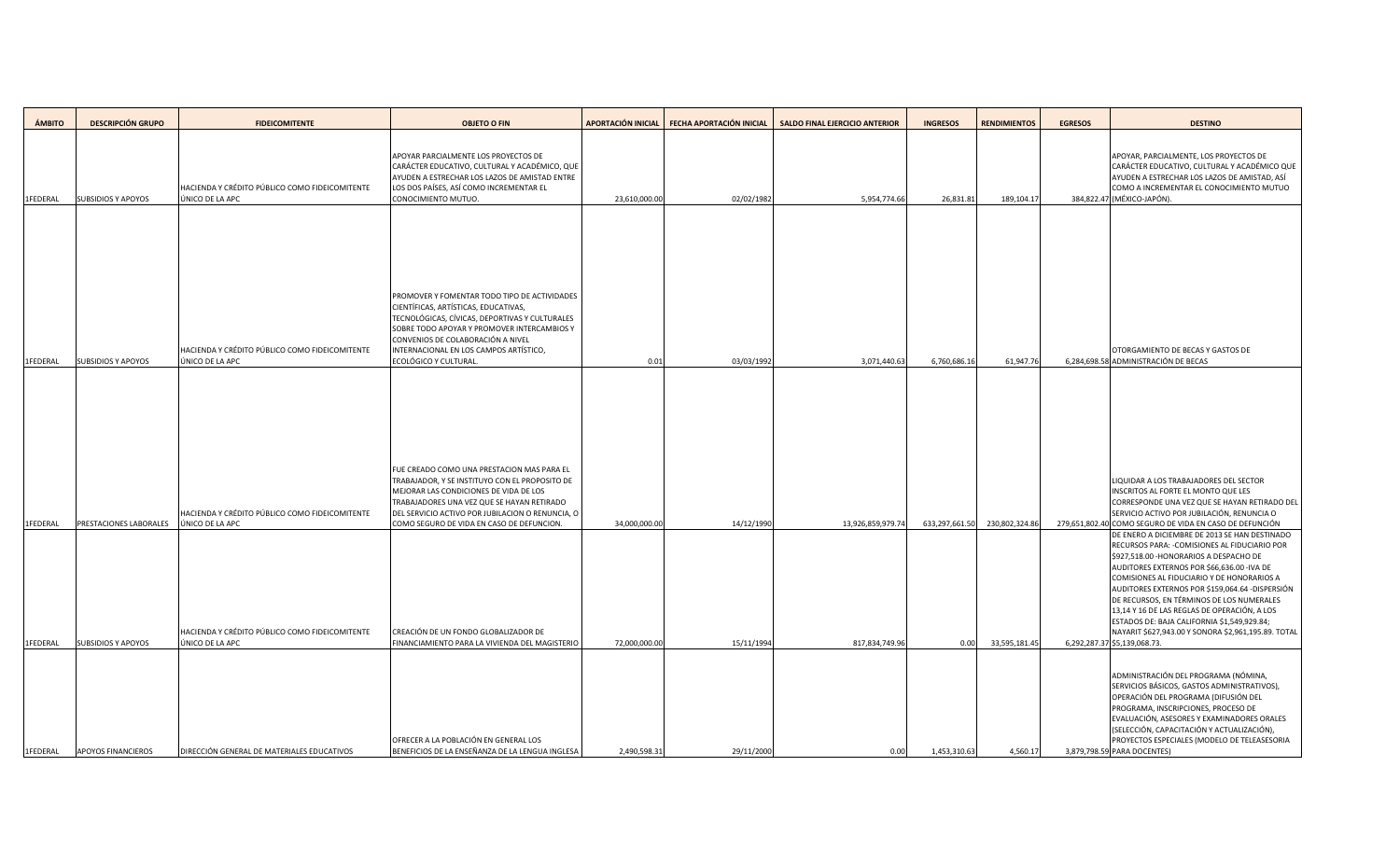| 1FEDERAL | <b>SUBSIDIOS Y APOYOS</b>                | HACIENDA Y CRÉDITO PÚBLICO COMO FIDEICOMITENTE<br>ÚNICO DE LA APC        | APOYAR LAS ACCIONES A LAS COMUNIDADES DE LOS<br>CENTROS ESCOLARES PARTICIPANTES PARA DOTAR DE<br>UNA MAYOR EQUIDAD EDUCATIVA Y LA EFECTIVA<br><b>IGUALDAD EN OPORTUNIDADES DE ACCESO Y</b><br>PERMANENCIA EN LOS SERVICIOS EDUCATIVOS.                                                                                                                                 | 262,374,381.60 | 04/09/2001 | 608,577,000.98 | 2,302,276,155.31 | 58,276,510.10 | 2,148,857,417.59 PESOS | LOS RECURSOS AUTORIZADOS EN EL EJERCICIO 2013,<br>POR EL H. CONGRESO DE LA UNIÓN, PARA LA<br>OPERACIÓN DEL PEC EN EL CICLO ESCOLAR 2013-2014,<br>ASCIENDEN A LA CANTIDAD DE \$2,008.9 MILLONES DE  <br>PESOS, DE LOS CUALES \$1,939.1 MILLONES DE PESOS<br>CORRESPONDEN A SUBSIDIOS A TRANSFERIRSE A LOS<br>FEEC, SIENDO \$1,657.9 MILLONES DE PESOS PARA<br>TRANSFORMAR LA GESTIÓN ESCOLAR Y \$281.2<br>MILLONES DE PESOS SE DESTINAN PARA IMPULSAR<br>PROYECTOS DE INNOVACIÓN Y PARA GASTO DE<br>OPERACIÓN CENTRAL SE DESTINAN 69.8 MILLONES DE |
|----------|------------------------------------------|--------------------------------------------------------------------------|------------------------------------------------------------------------------------------------------------------------------------------------------------------------------------------------------------------------------------------------------------------------------------------------------------------------------------------------------------------------|----------------|------------|----------------|------------------|---------------|------------------------|---------------------------------------------------------------------------------------------------------------------------------------------------------------------------------------------------------------------------------------------------------------------------------------------------------------------------------------------------------------------------------------------------------------------------------------------------------------------------------------------------------------------------------------------------|
| 1FEDERAL | <b>SUBSIDIOS Y APOYOS</b>                | HACIENDA Y CRÉDITO PÚBLICO COMO FIDEICOMITENTE<br>ÚNICO DE LA APC        | ADMINISTRAR LOS RECURSOS DESTINADOS A APOYAR<br>LA OPERACIÓN DE LOS SERVICIOS QUE SE<br>PROPORCIONAN A LOS ESTUDIANTES DE LOS<br>SUBSISTEMAS DE PREPARATORIA ABIERTA,<br>EDUCACIÓN MEDIA SUPERIOR A DISTANCIA Y<br>BACHILLERATO SEMIESCOLARIZADO.                                                                                                                      | 32,978,793.00  | 18/12/2001 | 155,247,665.24 | 28,339,793.50    | 6,558,095.50  |                        | Apoyar los servicios que se proporcionan a los<br>estudiantes de los Subsistemas de Preparatoria<br>Abierta, Educación Media Superior a Distancia y<br>26,592,511.17 Bachillerato Semiescolarizado.                                                                                                                                                                                                                                                                                                                                               |
| 3PRIVADO | <b>SUBSIDIOS Y APOYOS</b>                | FUNDACIÓN GONZALO RIÓ ARRONTE, I.A.P. Y FOMENTO<br><b>SOCIAL BANAMEX</b> | CREACIÓN DE UN MECANISMO JURÍDICO Y<br>FINANCIERO, QUE PERMITA A LAS FIDEICOMITENTES Y<br>DONANTES COADYUVAR EN LA REALIZACIÓN DE LOS<br>OBJETIVOS DEL 'PROGRAMA INTERSECTORIAL DE<br>EDUCACIÓN SALUDABLE'                                                                                                                                                             | 29,250,000.00  | 28/05/2004 | 48,248,877.91  | 0.00             | 463,285.35    |                        | LOGRAR MEJORES CONDICIONES DE SALUD DE LOS<br>ESCOLARES CON ÉNFASIS EN LOS GRUPOS INDÍGENAS,<br>RURALES Y URBANOS DE BAJOS INGRESOS, COMO<br>PARTE DE UNA ESTRATEGIA INTEGRAL PARA LOGRAR<br>UNA EDUCACIÓN DE ALTA CALIDAD, A TRAVÉS DE LA<br>COORDINACIÓN INTERSECTORIAL Y CON EL APOYO DE<br>OTROS ORGANISMOS PÚBLICOS, PRIVADOS Y LA<br>108,425.29 PARTICIPACIÓN SOCIAL.                                                                                                                                                                       |
| 1FEDERAL | PRESTACIONES LABORALES   OFICIALÍA MAYOR |                                                                          | OTORGAR POR ÚNICA VEZ EN PROPIEDAD Y SIN COSTO<br>ALGUNO, UN EQUIPO DE CÓMPUTO, PARA TODOS LOS<br>MIEMBROS DEL PERSONAL DOCENTE CON PLAZA DE<br>BASE EN ACTIVO, AL SERVICIO DE LA EDUCACIÓN<br>BÁSICA, AFILIADOS AL SINDICATO NACIONAL DE<br>TRABAJADORES DE LA EDUCACIÓN Y ADSCRITOS A LA<br>ADMNISTRACIÓN FEDERAL DE SERVICIOS EDUCATIVOS<br>EN EL DISTRITO FEDERAL. | 325,113,182.43 | 31/05/2010 | 31,266,145.11  | 0.00             | 1,251,969.77  |                        | DE ENERO A DICIEMBRE DE 2013 SE HAN DESTINADO<br>RECURSOS PARA PAGAR: - COMISIONES AL<br>MANDATARIO POR \$220,012.00 - HONORARIOS A<br>DESPACHO DE AUDITORES EXTERNOS POR \$32,808.00 -<br>IVA DE COMISIONES AL MANDATARIO Y DE<br>HONORARIOS A AUDITORES EXTERNOS POR \$40,451.20<br>-PROVEEDORES POR ADQUISICIÓN DE EQUIPO DE<br>1,050,102.16 COMPUTO POR \$756,830.96                                                                                                                                                                          |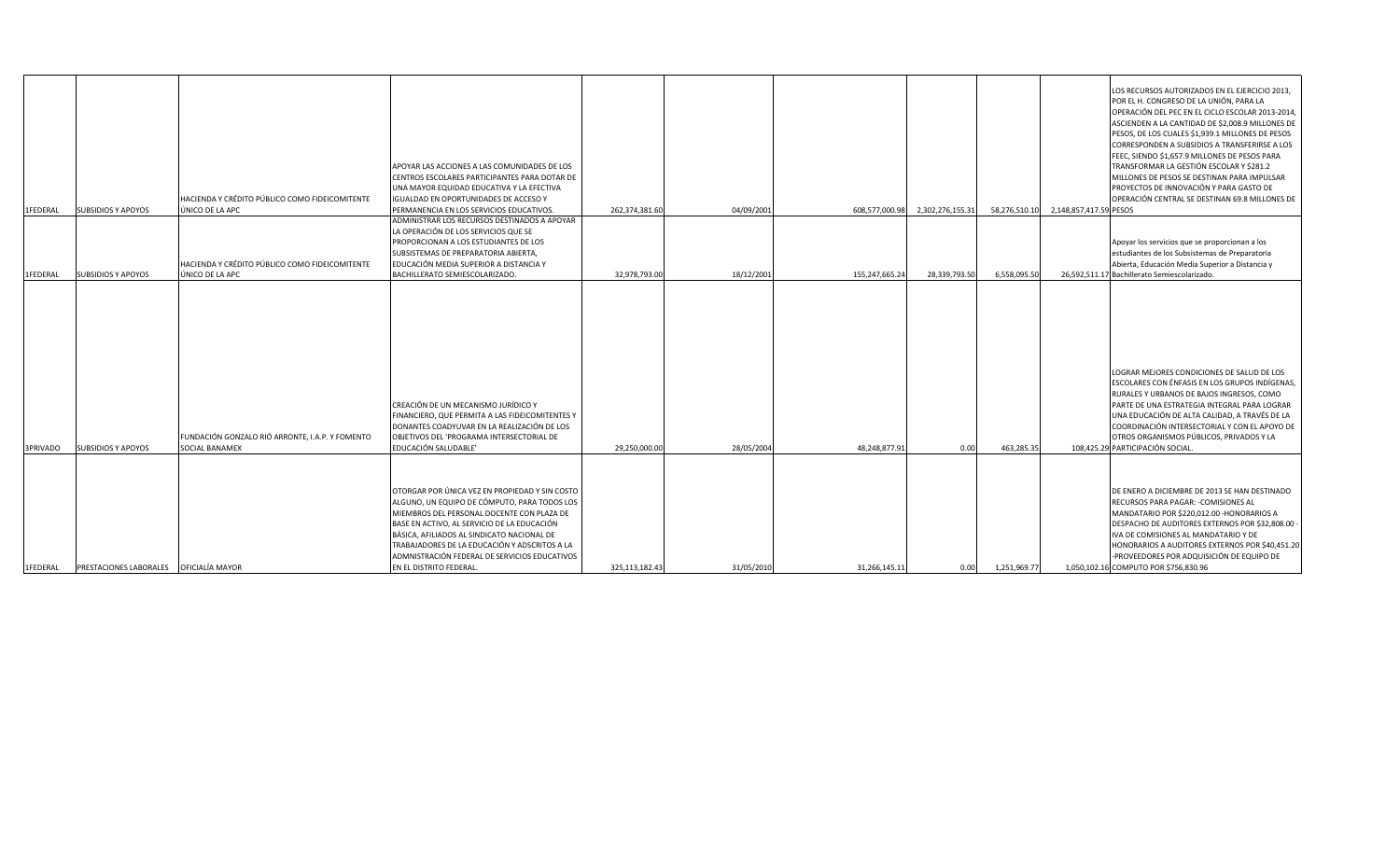|                                                         |                   |                              |                                        |                                                                |  |                                                                                               |  | DISPONIBILIDAD DE DICIEMBRE DE DOS EJERCICIOS |
|---------------------------------------------------------|-------------------|------------------------------|----------------------------------------|----------------------------------------------------------------|--|-----------------------------------------------------------------------------------------------|--|-----------------------------------------------|
| <b>MISIÓN</b>                                           | <b>SALDO NETO</b> | <b>PATRIMONIO NETO</b>       | <b>DESCRIPCIÓN TIPO DISPONIBILIDAD</b> | <b>OBSERVACIONES</b>                                           |  | NUMERADOR   VALOR NUMERADOR   DENOMINADOR   VALOR DENOMINADOR   PORCENTAJE   UNIDAD DE MEDIDA |  | <b>ANTERIORES</b>                             |
|                                                         |                   |                              |                                        |                                                                |  |                                                                                               |  |                                               |
|                                                         |                   |                              |                                        | LA APORTACIÓN INICIAL ES EN VIEJOS PESOS Y LA                  |  |                                                                                               |  |                                               |
|                                                         |                   |                              |                                        | FECHA ES ESTIMADA POR NO CONTARSE CON EL DATO                  |  |                                                                                               |  |                                               |
| SE LLEVÓ A CABO LA LI REUNIÓN DEL COMITÉ                |                   |                              |                                        | EXACTO. SE ESTA PRESENTANDO LA INFORMACION                     |  |                                                                                               |  |                                               |
|                                                         |                   |                              |                                        | CORRESPONDIENTE AL TERCER TRIMESTRE, YA QUE LA                 |  |                                                                                               |  |                                               |
| TÉCNICO, EL 23 DE ABRIL DE 2013. SE APROBARON 9         |                   |                              | 5,785,888.17 PATRIMONIO                | INSTITUCION NO HA ENVIADO LOS ESTADOS DE                       |  |                                                                                               |  | 6,474,199.45                                  |
| PROYECTOS                                               | 5,785,888.17      |                              |                                        | CUENTA CORRESPONDIENTES AL CUARTO TRIMESTRE                    |  |                                                                                               |  |                                               |
|                                                         |                   |                              |                                        |                                                                |  |                                                                                               |  |                                               |
|                                                         |                   |                              |                                        | NO SE CUENTA CON DATOS EXACTOS DE LA PRIMERA                   |  |                                                                                               |  |                                               |
|                                                         |                   |                              |                                        | APORTACIÓN. LOS RECURSOS DEL FIDEICOMISO                       |  |                                                                                               |  |                                               |
|                                                         |                   |                              |                                        | PROVIENEN BÁSICAMENTE DE DONATIVOS PRIVADOS.                   |  |                                                                                               |  |                                               |
|                                                         |                   |                              |                                        | SIN EMBARGO, SU FUNCIÓN ES PRIMORDIAL PARA LA                  |  |                                                                                               |  |                                               |
|                                                         |                   |                              |                                        | PROMOCIÓN DE LA COOPERACIÓN EDUCATIVA Y                        |  |                                                                                               |  |                                               |
| LOS RECURSOS SE HAN CANALIZADO A FINANCIAR              |                   |                              |                                        | CULTURAL ENTRE MÉXICO Y ESTADOS UNIDOS, ASÍ                    |  |                                                                                               |  |                                               |
| INTERCAMBIOS DE ESTUDIANTES, INVESTIGADORES, Y          |                   |                              |                                        | COMO PARA EL LOGRO DE UN MEJOR ENTENDIMIENTO                   |  |                                                                                               |  |                                               |
| OTROS PROFESIONALES DE MÉXICO Y LOS ESTADOS             |                   |                              |                                        | Y CONOCIMIENTO MUTUOS. SE ENVIAN ESTADOS                       |  |                                                                                               |  |                                               |
| UNIDOS, EN PROGRAMAS DE BECAS QUE PROMUEVEN             |                   |                              |                                        | FINANCIEROS CON CORTE AL 30 DE SEPTIEMBRE DE                   |  |                                                                                               |  |                                               |
| LA COOPERACIÓN Y EL ENTENDIMIENTO MUTUO. EN             |                   |                              |                                        | 2013 SE ESTA PRESENTANDO LA MISMA INFORMACION                  |  |                                                                                               |  |                                               |
| EL PERIODO REPORTADO SE ACUMULARON INGRESOS             |                   |                              |                                        | CORRESPONDIENTE AL TERCER TRIMESTRE, YA QUE LAS                |  |                                                                                               |  |                                               |
| POR \$6,822,633.92 PESOS POR CONCEPTO DE FONDOS         |                   |                              |                                        | INSTITUCIONES NO HAN ENVIADO LOS ESTADOS DE                    |  |                                                                                               |  |                                               |
| PRIVADOS.                                               | 3,609,375.97      |                              | 3,609,375.97 PATRIMONIO                | CUENTA CORRESPONDIENTES AL CUARTO TRIMESTRE                    |  |                                                                                               |  | 1,836,557.76                                  |
|                                                         |                   |                              |                                        |                                                                |  |                                                                                               |  |                                               |
|                                                         |                   |                              |                                        | NOTA 1: EL SALDO FINAL DEL PERIODO ANTERIOR SE                 |  |                                                                                               |  |                                               |
|                                                         |                   |                              |                                        | INCLUYE EN EL RUBRO DEL SALDO FINAL DEL EJERCICIO              |  |                                                                                               |  |                                               |
|                                                         |                   |                              |                                        | FISCAL ANTERIOR. NOTA 2: DERIVADO DE QUE EL                    |  |                                                                                               |  |                                               |
|                                                         |                   |                              |                                        | FORTE CUENTA CON APORTACIONES TRIPARTITAS, NO                  |  |                                                                                               |  |                                               |
|                                                         |                   |                              |                                        | ES POSIBLE REPORTAR EXCLUSIVAMENTE LOS                         |  |                                                                                               |  |                                               |
|                                                         |                   |                              |                                        | RECURSOS FEDERALES EN EL RUBRO DE INGRESOS                     |  |                                                                                               |  |                                               |
|                                                         |                   |                              |                                        | ACUMULADOS. ASIMISMO, INFORMO QUE EL SALDO                     |  |                                                                                               |  |                                               |
|                                                         |                   |                              |                                        | INICIAL CONSIDERANDO UNICAMENTE EL RECURSO                     |  |                                                                                               |  |                                               |
|                                                         |                   |                              |                                        | FISCAL DEL PERIODO QUE SE REPORTA ES                           |  |                                                                                               |  |                                               |
|                                                         |                   |                              |                                        | EQUIVALENTE A \$858,539,237.98 Y EL DE TERMINO DEL             |  |                                                                                               |  |                                               |
| SE ENCUENTRAN EN PROCESO DE LIQUIDACIÓN POR             |                   |                              |                                        | PERIODO ES POR \$918,499,617.01. SE PRECISA QUE LA             |  |                                                                                               |  |                                               |
| <b>PARTE DEL FIDUCIARIO UN TOTAL DE 35 SOLICITUDES,</b> |                   |                              |                                        |                                                                |  |                                                                                               |  |                                               |
| CORRESPONDIENTES A LIQUIDACIÓN Y PAGO DE                |                   |                              |                                        | SUBCUENTA 24-2 (INCLUIDA EN LA CIFRA ANTES                     |  |                                                                                               |  |                                               |
| SEGURO DE VIDA.                                         | 14,511,308,163.70 | 14,511,308,163.70 PATRIMONIO |                                        | MENCIONADA) CONTIENE RECURSO FEDERAL Y DE LOS<br>TRABAJADORES. |  |                                                                                               |  | 12,289,817,116.75                             |
|                                                         |                   |                              |                                        |                                                                |  |                                                                                               |  |                                               |
|                                                         |                   |                              |                                        |                                                                |  |                                                                                               |  |                                               |
|                                                         |                   |                              |                                        | -EL IMPORTE DE LOS RENDIMIENTOS FINANCIEROS                    |  |                                                                                               |  |                                               |
| A LA FECHA LAS ENTIDADES FEDERATIVAS Y EL               |                   |                              |                                        | CORRESPONDE A LOS INTERESES GENERADOS DE                       |  |                                                                                               |  |                                               |
| DISTRITO FEDERAL HAN OTORGADO 69,382 CRÉDITOS           |                   |                              |                                        | ENERO A DICIEMBRE DE 2013 POR LA INVERSIÓN DE                  |  |                                                                                               |  |                                               |
| A LOS BENEFICIARIOS, PARA EL PAGO DE ENGANCHE Y         |                   |                              |                                        | LOS RECURSOS DEL PATRIMONIO. - SE ANEXA PAPEL DE               |  |                                                                                               |  |                                               |
| GASTOS DE ESCRITURACIÓN DE VIVIENDA, DE ESTOS,          |                   |                              |                                        | TRABAJO CORRESPONDIENTE AL CÁLCULO DE                          |  |                                                                                               |  |                                               |
| LAS ENTIDADES FEDERATIVAS OTORGARON 3,110               |                   |                              |                                        | INTERESES TESOFE DEL MES DE DICIEMBRE DE 2013, YA              |  |                                                                                               |  |                                               |
| CRÉDITOS DE ENERO A DICIEMBRE DE 2013.                  |                   |                              |                                        | QUE SE ENCUENTRA PENDIENTE DE ENVIAR EL ESTADO                 |  |                                                                                               |  |                                               |
| QUEDANDO EN PROCESO 774 CRÉDITO AL 31 DE                |                   |                              |                                        | DE CUENTA POR PARTE DEL FIDUCIARIO -LOS DATOS                  |  |                                                                                               |  |                                               |
| DICIEMBRE DE 2013.                                      | 845,137,644.04    | 845,137,644.04 PATRIMONIO    |                                        | CONTENIDOS SON RESPONSABILIDAD DE LA UR.                       |  |                                                                                               |  | 782,714,466.73                                |
|                                                         |                   |                              |                                        |                                                                |  |                                                                                               |  |                                               |
| EN EL SEGUNDO TRIMESTRE DEL 2011 SE DIÓ                 |                   |                              |                                        |                                                                |  |                                                                                               |  |                                               |
| CONTINUIDAD A LAS ACTIVIDADES DEL XXVIII PERIODO        |                   |                              |                                        |                                                                |  |                                                                                               |  |                                               |
| ORDINARIO, A TRAVÉS DE LA ANTENCIÓN DE 8196             |                   |                              |                                        | SON LOS ULTIMOS ESTADOS FINANCIEROS QUE ENVIÓ                  |  |                                                                                               |  |                                               |
| USUARIOS OFICIALMENTE INSCRITOS EN 164 SEDES DE         |                   |                              |                                        | LA UNIDAD RESPONSABLE Y CORRESPONDEN AL 2DO.                   |  |                                                                                               |  |                                               |
| ASESORÍA, DISTRIBUIDAS EN 24 ENTIDADES                  |                   |                              |                                        | TRIMESTRE DEL 2011. LOS ESTADOS FINANCIEROS                    |  |                                                                                               |  |                                               |
| <b>FEDERATIVAS PARTICIPANTES. ESTOS USUARIOS</b>        |                   |                              |                                        | REFLEJAN LA TOTALIDAD DE LOS RECURSOS DEL                      |  |                                                                                               |  |                                               |
| PARTICIPARON EN LA JORNADA NACIONAL DE                  |                   |                              |                                        | ANÁLOGO Y NO SE DISTINGUEN LOS RECURSOS DE LA                  |  |                                                                                               |  |                                               |
| EVALUACIÓN DEL DOMINGO 26 DE JUNIO (EXÁMENES            |                   |                              |                                        | SEP.CON OFICIO DGME/236 DEL 4 DE ABRIL DE 2013, SE             |  |                                                                                               |  |                                               |
| <b>ESCRITO Y AUDITIVO).</b>                             | $-2,421,927.79$   |                              | 28,435,732.01 PATRIMONIO               | INICIA EL PROCESO DE SOLICITUD DE CANCELACIÓN.                 |  |                                                                                               |  | 29,554,606.52                                 |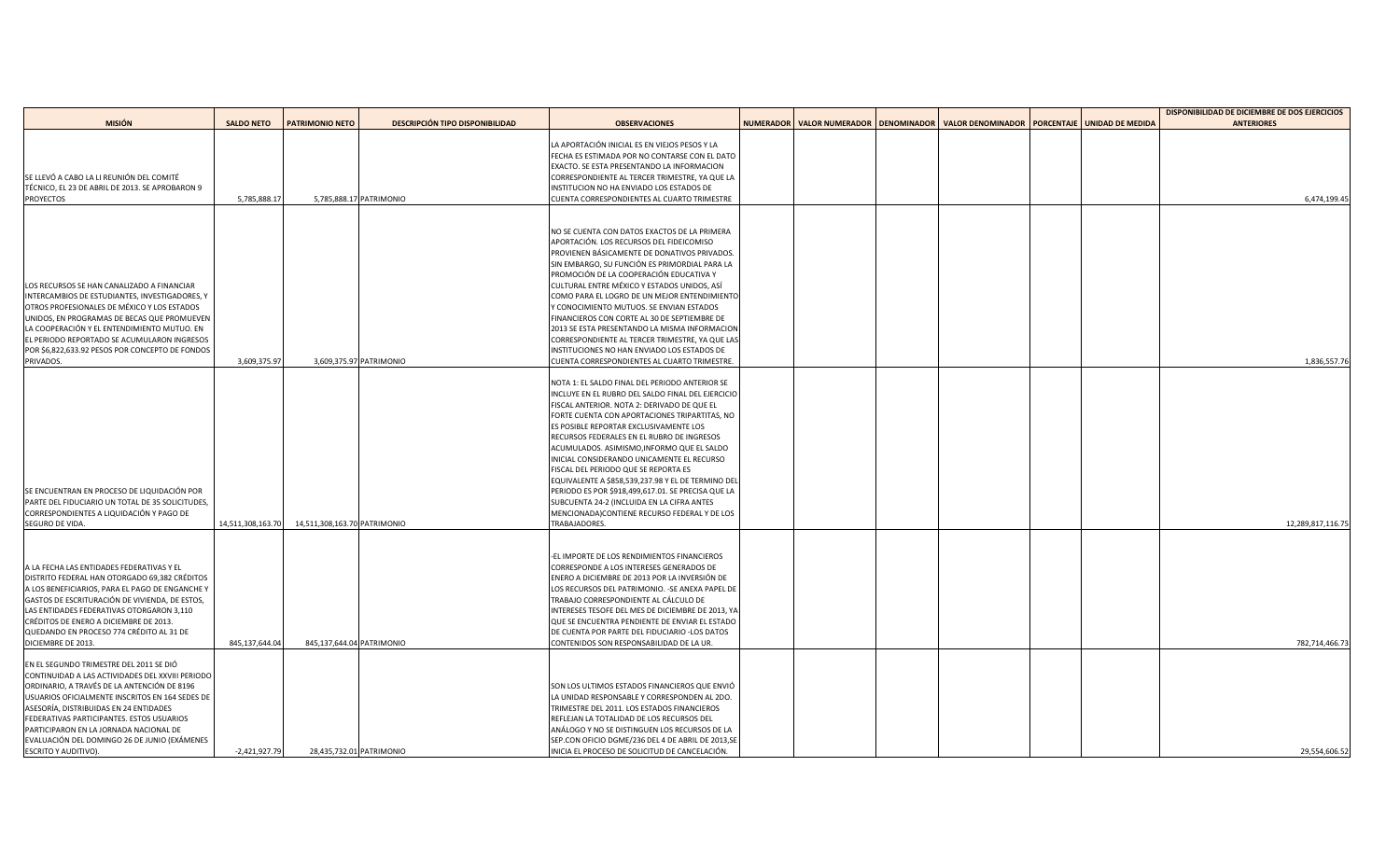| PARA EL CICLO ESCOLAR 2011-2012 SE BENEFICIÓN A                                                                                                                                                                                                                                                                                                                              |                |                             |                          |                                                                                                                                                                                                                                                                                                                                                                                                                                                                                                                                                                                                                                                                                                                    |  |                 |
|------------------------------------------------------------------------------------------------------------------------------------------------------------------------------------------------------------------------------------------------------------------------------------------------------------------------------------------------------------------------------|----------------|-----------------------------|--------------------------|--------------------------------------------------------------------------------------------------------------------------------------------------------------------------------------------------------------------------------------------------------------------------------------------------------------------------------------------------------------------------------------------------------------------------------------------------------------------------------------------------------------------------------------------------------------------------------------------------------------------------------------------------------------------------------------------------------------------|--|-----------------|
| UN TOTAL DE 54,666 ESCUELAS DE EDUCACIÓN BÁSICA                                                                                                                                                                                                                                                                                                                              |                |                             |                          |                                                                                                                                                                                                                                                                                                                                                                                                                                                                                                                                                                                                                                                                                                                    |  |                 |
| CON EL MISMO NÚMERO DE CONSEJOS ESCOLARES DE                                                                                                                                                                                                                                                                                                                                 |                |                             |                          |                                                                                                                                                                                                                                                                                                                                                                                                                                                                                                                                                                                                                                                                                                                    |  |                 |
| PARTICIPACIÓN SOCIAL O EQUIVALENTES: 54,666.                                                                                                                                                                                                                                                                                                                                 |                |                             |                          |                                                                                                                                                                                                                                                                                                                                                                                                                                                                                                                                                                                                                                                                                                                    |  |                 |
| PARA EL CICLO ESCOLAR 2013-2014 SE TIENE                                                                                                                                                                                                                                                                                                                                     |                |                             |                          | PARA EL CICLO ESCOLAR 2011-2012 LAS CIFRAS DE                                                                                                                                                                                                                                                                                                                                                                                                                                                                                                                                                                                                                                                                      |  |                 |
| PROGRAMADA UNA META DE 52,500 ESCUELAS A                                                                                                                                                                                                                                                                                                                                     |                |                             |                          | CIERRE SON: 54,666 ESCUELAS BENEFICIADAS, EN                                                                                                                                                                                                                                                                                                                                                                                                                                                                                                                                                                                                                                                                       |  |                 |
| <b>BENEFICIAR.</b>                                                                                                                                                                                                                                                                                                                                                           | 820,272,248.80 | 2,146,676,511.00 PATRIMONIO |                          | BENEFICIO DE 8'396,001 ALUMNOS.                                                                                                                                                                                                                                                                                                                                                                                                                                                                                                                                                                                                                                                                                    |  | 820,272,248.8   |
|                                                                                                                                                                                                                                                                                                                                                                              |                |                             |                          | EN LOS INDICADORES DEL CUMPLIMIENTO DE LAS                                                                                                                                                                                                                                                                                                                                                                                                                                                                                                                                                                                                                                                                         |  |                 |
| PREPARATORIA ABIERTA (PROYECTOS I, II, III, IV 38,498                                                                                                                                                                                                                                                                                                                        |                |                             |                          | METAS, NO SE DA LA OPCIÓN DE OTROS O DE                                                                                                                                                                                                                                                                                                                                                                                                                                                                                                                                                                                                                                                                            |  |                 |
| SERVICIOS DE ASESORIA EN EL D.F.; 17,516                                                                                                                                                                                                                                                                                                                                     |                |                             |                          | ACREDITADO QUE ES LA UNIDAD DE MEDIDA                                                                                                                                                                                                                                                                                                                                                                                                                                                                                                                                                                                                                                                                              |  |                 |
| ESTUDIANTES INSCRITOS; 235,385 EXÁMENES                                                                                                                                                                                                                                                                                                                                      |                |                             |                          | UTILIZADO EN EL SUBSISTEMA. EL RECUADRO DE                                                                                                                                                                                                                                                                                                                                                                                                                                                                                                                                                                                                                                                                         |  |                 |
| APLICADOS EN EL D.F.; 3 VISITAS DE SEGUIMIENTO Y 1                                                                                                                                                                                                                                                                                                                           |                |                             |                          | DISPONIBILIDAD DE 2011 SE MODIFICO TODA VEZ QUE                                                                                                                                                                                                                                                                                                                                                                                                                                                                                                                                                                                                                                                                    |  |                 |
| <b>INFORME ESTADISTICO.</b>                                                                                                                                                                                                                                                                                                                                                  | 163,553,043.07 | 163,553,043.07 PATRIMONIO   |                          | ESTABA REPORTANDO LA DE 2012                                                                                                                                                                                                                                                                                                                                                                                                                                                                                                                                                                                                                                                                                       |  | 153,752,977.03  |
| LAS SECRETARIAS DE SALUD Y DE EDUCACION PUBLICA<br>PLANTEARON AL COMITE TECNICO DE SUMARSE EN<br>APOYO CON EL FIDEICOMISO "VER BIEN PARA<br>APRENDER MEJOR", "EDUCACION SALUDABLE",<br>"PROMOCION PARA HABITOS DE VIDA SALUDABLE EN<br>NIÑOS DE 0 A 10 AÑOS DE EDAD PARA LA PREVENCION<br>DEL SOBREPESO Y OBESIDAD" Y RED DE APOYO A LA<br>INVESTIGACION MULTIDICIPLINARIA". | 48,603,737.97  |                             | 48,248,877.91 PATRIMONIO | EN TERMINOS DEL CONTRATO DEL FIDEICOMISO<br>CELEBRADO, ÉSTE SE CONSTITUYE COMO PRIVADO,<br><b>PORQUE LOS RECURSOS PRIVADOS REPRESENTAN EL</b><br>51% DEL TOTAL. EN LA APORTACIÓN INICIAL SE<br>CONSIDERA SÒLO LA QUE REALIZÓ LA SEP, CABE<br>MENCIONAR QUE EL IMPORTE DE LA APORTACIÓN ES<br>EL MISMO AL QUE REALIZÓ LA SSA. SE REPORTAN<br>DICHOS INFORMES HASTA EL 31 DE MARZO DE 2011,<br>NO OBSTANTE LO ANTERIOR, EL FIDEICOMISO ESTÁ EN<br>PROCESO DE SER TRANSFERIDO, CABE SEÑALAR QUE<br>DENTRO DEL FIDEICOMISO HUBO CAMBIOS<br>ADMINISTRATIVOS, ASIMISMO, ES DE SEÑALARSE, QUE<br>ESTE INFORME SE PRESENTA EN EL MARCO DE DICHO<br>PROCESO DE TRANSFERENCIA DE RESPONSABILIDADES,<br>DEL FIDEICOMISO PIES. |  | 60,187,294.06   |
|                                                                                                                                                                                                                                                                                                                                                                              |                |                             |                          |                                                                                                                                                                                                                                                                                                                                                                                                                                                                                                                                                                                                                                                                                                                    |  |                 |
| EL COMITÉ OPERATIVO DEL D.F. APROBÓ LA<br>APLICACIÓN DE LOS RECURSOS DEL PATRIMONIO EN<br>LOS FINES DEL MANDATO Y ACTUALMENTE SE ESTÁ                                                                                                                                                                                                                                        |                |                             |                          | -EL IMPORTE DE LOS RENDIMIENTOS FINANCIEROS<br><b>REPORTADOS CORRESPONDE A LOS INTERESES</b><br>GENERADOS DE ENERO A DICIEMBRE DE 2013 POR LA<br>INVERSIÓN DE LOS RECURSOS DE SU PATRIMONIO. - SE<br><b>ANEXA PAPEL DE TRABAJO CORRESPONDIENTE AL</b><br>CÁLCULO DE LOS INTERESES TESOFE DEL MES DE                                                                                                                                                                                                                                                                                                                                                                                                                |  |                 |
| ANALIZANDO QUÉ DOCENTES INSCRITOS EN LA 2A.                                                                                                                                                                                                                                                                                                                                  |                |                             |                          | DICIEMBRE DE 2013, YA QUE SE ENCUENTRA                                                                                                                                                                                                                                                                                                                                                                                                                                                                                                                                                                                                                                                                             |  |                 |
| ETAPA, EN EL ORDEN DE PRELACIÓN, CUMPLEN CON                                                                                                                                                                                                                                                                                                                                 |                |                             |                          | PENDIENTE DE ENVIAR EL ESTADO DE CUENTA POR                                                                                                                                                                                                                                                                                                                                                                                                                                                                                                                                                                                                                                                                        |  |                 |
| LOS REQUISITOS ESTABLECIDOS EN LA                                                                                                                                                                                                                                                                                                                                            |                |                             |                          | PARTE DEL MANDATARIO. - LOS DATOS CONTENIDOS                                                                                                                                                                                                                                                                                                                                                                                                                                                                                                                                                                                                                                                                       |  |                 |
| CONVOCATORIA.                                                                                                                                                                                                                                                                                                                                                                | 31,468,012.72  |                             | 31,468,012.72 PATRIMONIO | SON RESPONSABILIDAD DE LA UR                                                                                                                                                                                                                                                                                                                                                                                                                                                                                                                                                                                                                                                                                       |  | 45, 342, 125.84 |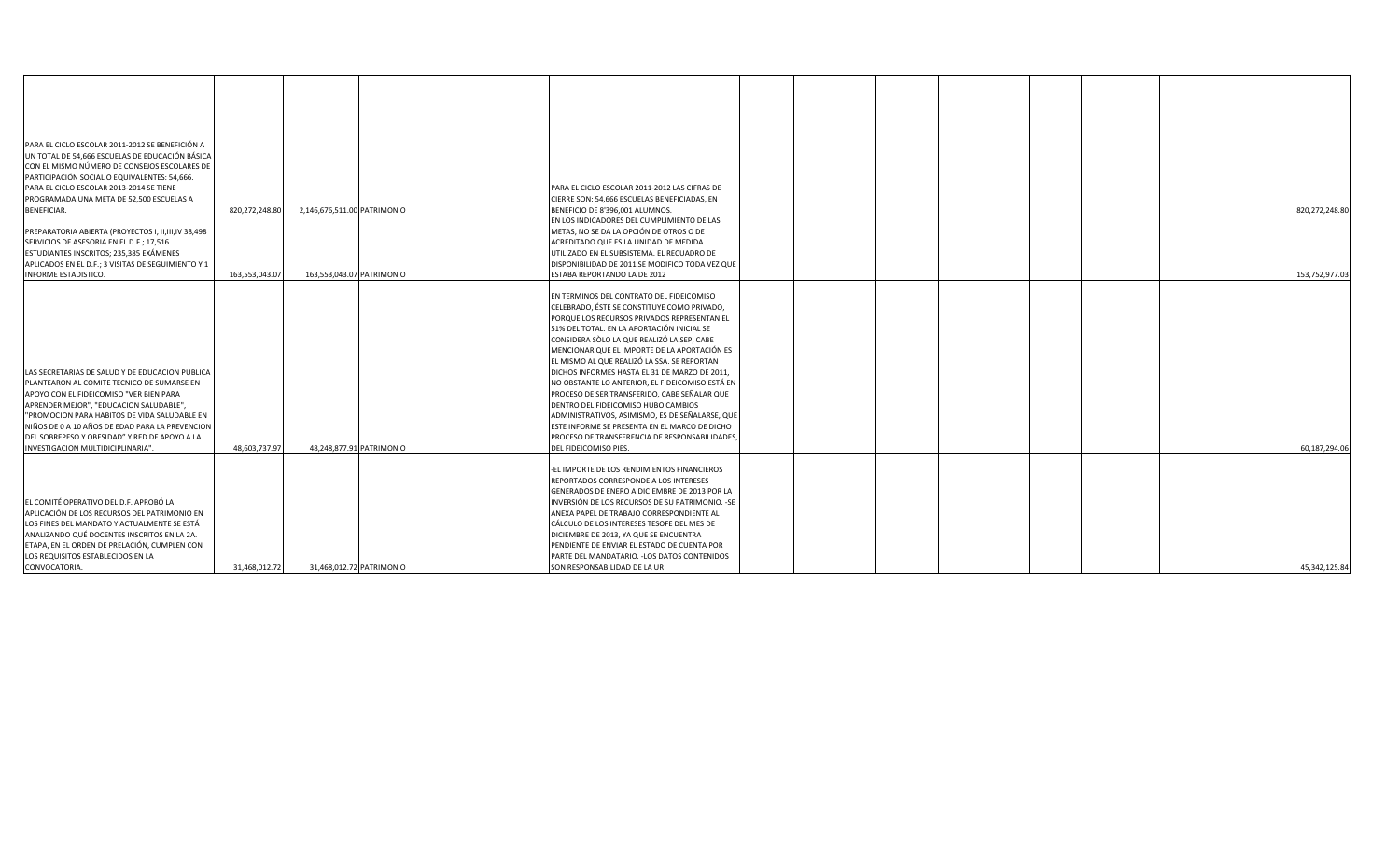| <b>FECHA DE CONSTITUCIÓN</b> | <b>DESCRIPCIÓN DEL GPO FUNCIONAL</b> | <b>DESCRIPCIÓN DE SUBFUNCIÓN</b>                                     | <b>DESCRIPCIÓN DE FUNCIÓN</b> | <b>DESCRIPCIÓN DE PROGRAMA</b>           | <b>FIDEICOMISARIO</b>                                                          | <b>TIPO DE ESTATUS</b> |
|------------------------------|--------------------------------------|----------------------------------------------------------------------|-------------------------------|------------------------------------------|--------------------------------------------------------------------------------|------------------------|
|                              |                                      |                                                                      |                               |                                          |                                                                                |                        |
|                              |                                      |                                                                      |                               |                                          |                                                                                |                        |
|                              |                                      | <b>OTROS SERVICIOS EDUCATIVOS Y ACTIVIDADES</b>                      |                               |                                          |                                                                                |                        |
|                              | 17/07/1981 DESARROLLO SOCIAL         | <b>INHERENTES</b>                                                    | EDUCACIÓN                     | PROGRAMA NACIONAL DE EDUCACIÓN 2001-2006 | <b>NULL</b>                                                                    | EN OPERACIÓN           |
|                              |                                      |                                                                      |                               |                                          |                                                                                |                        |
|                              |                                      |                                                                      |                               |                                          |                                                                                |                        |
|                              |                                      |                                                                      |                               |                                          |                                                                                |                        |
|                              |                                      |                                                                      |                               |                                          |                                                                                |                        |
|                              |                                      |                                                                      |                               |                                          |                                                                                |                        |
|                              |                                      |                                                                      |                               |                                          |                                                                                |                        |
|                              | 13/01/1992 DESARROLLO SOCIAL         | <b>OTROS SERVICIOS EDUCATIVOS Y ACTIVIDADES</b><br><b>INHERENTES</b> | EDUCACIÓN                     | PROGRAMA NACIONAL DE EDUCACIÓN 2001-2006 | <b>NULL</b>                                                                    | EN OPERACIÓN           |
|                              |                                      |                                                                      |                               |                                          |                                                                                |                        |
|                              |                                      |                                                                      |                               |                                          |                                                                                |                        |
|                              |                                      |                                                                      |                               |                                          |                                                                                |                        |
|                              |                                      |                                                                      |                               |                                          |                                                                                |                        |
|                              |                                      |                                                                      |                               |                                          |                                                                                |                        |
|                              |                                      |                                                                      |                               |                                          |                                                                                |                        |
| 17/09/1990 null              |                                      | null                                                                 | null                          | null                                     | <b>NULL</b>                                                                    | EN OPERACIÓN           |
|                              |                                      |                                                                      |                               |                                          |                                                                                |                        |
|                              |                                      |                                                                      |                               |                                          |                                                                                |                        |
|                              |                                      |                                                                      |                               |                                          |                                                                                |                        |
|                              |                                      |                                                                      |                               |                                          | EL GOBIERNO FEDERAL POR CONDUCTO DE LA                                         |                        |
|                              |                                      | <b>OTROS SERVICIOS EDUCATIVOS Y ACTIVIDADES</b>                      |                               |                                          | SECRETARIA DE EDUCACION PUBLICA Y LOS<br><b>GOBIERNOS DE LAS ENTIDADES QUE</b> |                        |
|                              | 15/11/1994 DESARROLLO SOCIAL         | <b>INHERENTES</b>                                                    | EDUCACIÓN                     | PROGRAMA NACIONAL DE EDUCACIÓN 2001-2006 | VOLUNTARIAMENTE SE ADIERAN AL PROGRAMA                                         | EN OPERACIÓN           |
|                              |                                      |                                                                      |                               |                                          |                                                                                |                        |
|                              |                                      |                                                                      |                               |                                          |                                                                                |                        |
|                              |                                      |                                                                      |                               |                                          |                                                                                |                        |
|                              | 29/11/2000 DESARROLLO SOCIAL         | <b>OTROS SERVICIOS EDUCATIVOS Y ACTIVIDADES</b><br><b>INHERENTES</b> | EDUCACIÓN                     | PROGRAMA NACIONAL DE EDUCACIÓN 2001-2006 | <b>NULL</b>                                                                    | EN OPERACIÓN           |